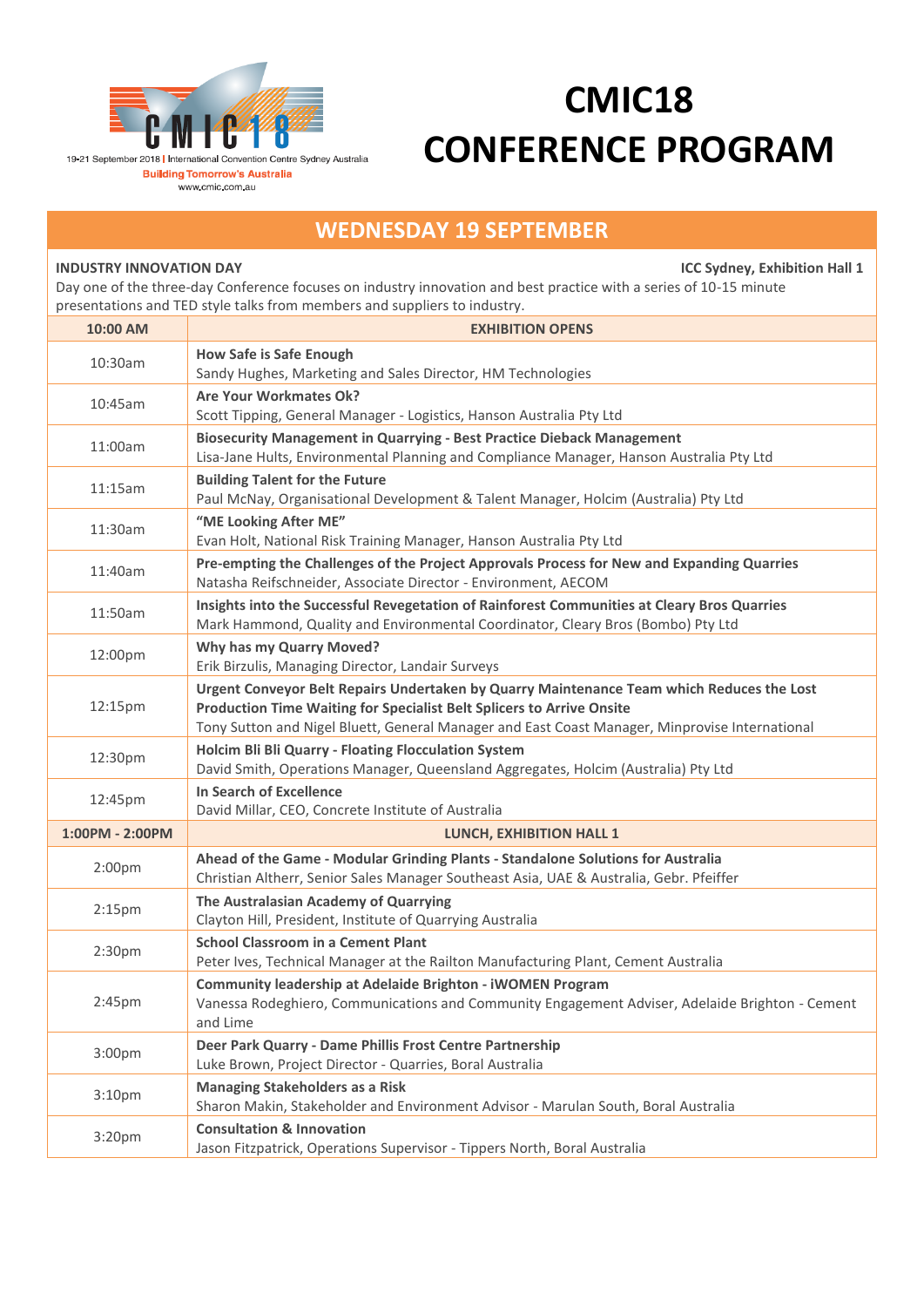| 3:30pm                            | <b>Tramp Metal Detection</b><br>Jeff Morton, Regional Sales Manager, Thermo Fisher Scientific and Robert Arezio, Product Specialist,<br>Minprovise                           |  |  |  |
|-----------------------------------|------------------------------------------------------------------------------------------------------------------------------------------------------------------------------|--|--|--|
| 3:45 <sub>pm</sub>                | The Digital Quarry: An Integrated Technical Approach<br>Steve Franklin, Director, Cement and Aggregate Consulting                                                            |  |  |  |
| 4:00 <sub>pm</sub>                | <b>Innovative Transport of Test Cylinders Leads to Safer Handling</b><br>Michael Booy, Regional Technical Manager, Hanson Australia Pty Ltd                                  |  |  |  |
| 4:15 <sub>pm</sub>                | Innovative Approach to Concrete Washout Water Recycling in Australia Using the Filter Press<br>Krish Pande, Sales Specialist - Filtering / Dewatering, McLanahan Corporation |  |  |  |
| 4:30 <sub>pm</sub>                | Kulnura Automated Metal Marker Paint (KAMMP)<br>Chris Georgiou, Quarry Manager, Hanson Australia Pty Ltd                                                                     |  |  |  |
| $4:45 \text{pm}$                  | <b>SMARTCONSTRUCTION Concept</b><br>Aaron Marsh, National Technology Solution Expert Manager - Construction, Komatsu Australia                                               |  |  |  |
| 5:00pm - 5:30pm                   | IQA AGM, Exhibition Hall 1                                                                                                                                                   |  |  |  |
| $6:00 \text{pm} - 8:00 \text{pm}$ | <b>HITACHI</b><br><b>HITACHI WELCOME RECEPTION</b><br>The Port, Ground Floor, Harbourside Shopping Centre,<br>Darling Harbour<br><b>Reliable solutions</b>                   |  |  |  |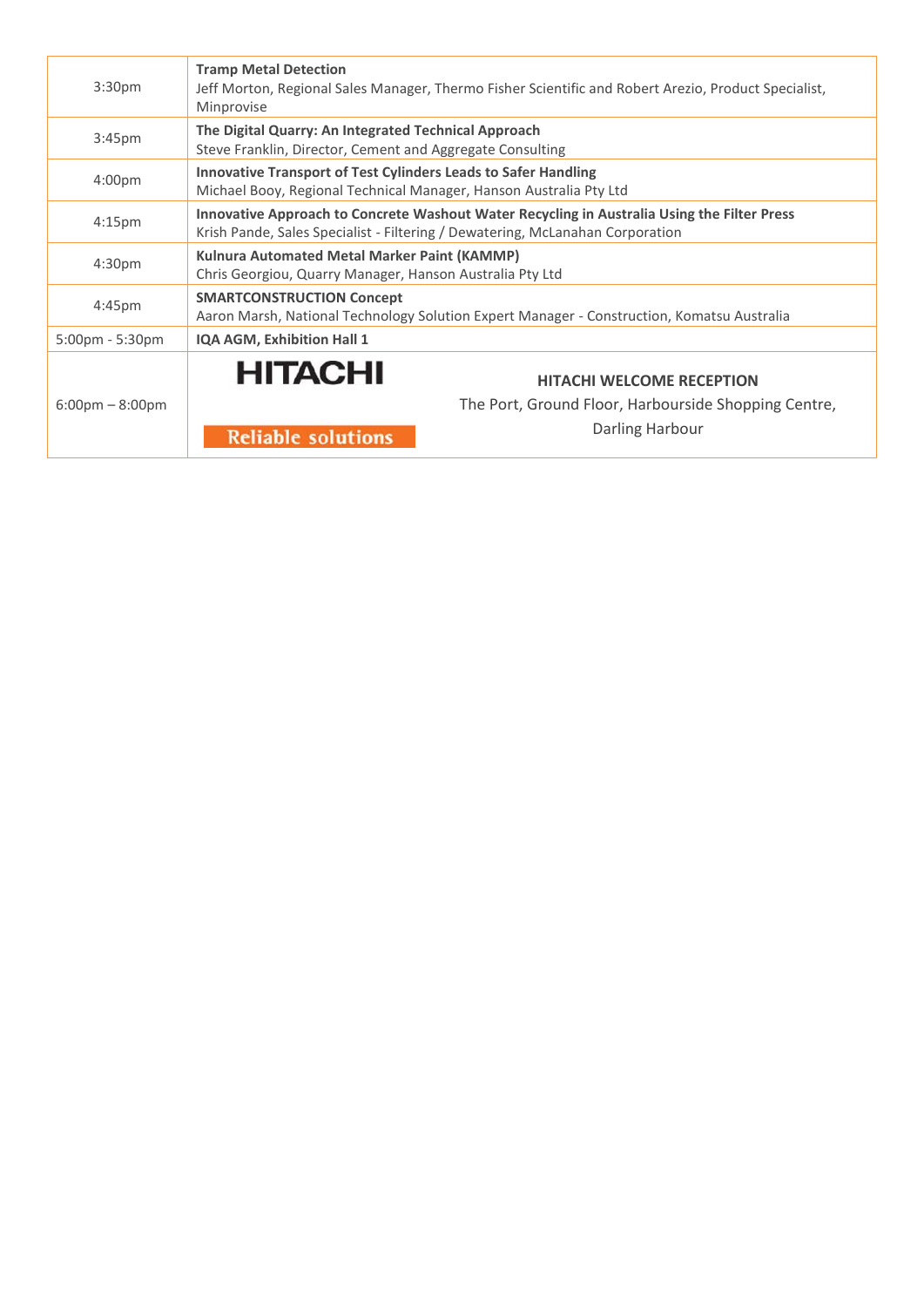## **Thursday 20 September**

**CONFERENCE PLENARY ICC Sydney, Cockle Bay Room**

The Conference Plenary comprises of six sessions focused on key topics and themes of relevance. The aim is to look towards the future and educate on trends and developments in innovation, technology, economics, politics, energy and workplace diversity.

|                                                              | 8:30am             | <b>Welcome to Country</b>                                                                                                                                              |
|--------------------------------------------------------------|--------------------|------------------------------------------------------------------------------------------------------------------------------------------------------------------------|
|                                                              | 8:35am             | <b>Conference Welcome</b><br>Kevin Larcombe, CMIC18 Chairman                                                                                                           |
| Session 1<br><b>SETTING THE SCENE</b><br>$8:30$ am - 10:15am | 8:40am             | <b>Keynote Address</b><br>Kathryn Fagg, Non-Executive Chairman, Boral Australia Ltd                                                                                    |
|                                                              | 9:10am             | Q&A with Kathryn Fagg<br>Ellen Fanning, MC                                                                                                                             |
|                                                              | 9:15am             | <b>Macroeconomic Narrative</b><br>Michael Pascoe, Financial Journalist and Commentator                                                                                 |
|                                                              | 9:45am             | <b>The Political Environment</b><br>Janine Perrett, Sky News Journalist and Commentator                                                                                |
|                                                              | 10:15am            | <b>MORNING TEA - Exhibition Hall 1</b>                                                                                                                                 |
| Session 2                                                    | 10:55am            | Tomorrow's World - What does the Future Hold?<br>Chris Riddell, Futurist                                                                                               |
| <b>THE FUTURE &amp;</b><br><b>INNOVATION</b>                 | 11:25am            | Q&A with Chris Riddell<br>Ellen Fanning, MC                                                                                                                            |
| $10:55am - 12:00pm$                                          | 11:30am            | <b>Shaping Tomorrow: Robots, 3D Printing and Virtual Reality</b><br>Professor Andrew Harris, Director - Engineering Excellence Group, Laing O'Rourke                   |
| <b>Awards Presentation</b>                                   | 12:00pm            | <b>IQA Awards Presentation</b><br>1. IQA Excellence in Innovation Award Sponsored by Trimble<br>2. IQA President's Medal<br>3. Alex Northover Award Sponsored by AIQEF |
|                                                              | 12:15pm            | <b>LUNCH - Exhibition Hall 1</b>                                                                                                                                       |
| Session 3                                                    | 1:15 <sub>pm</sub> | <b>Energy Security and Policy</b><br>Dr Kerry Schott AO, Independent Chair, Energy Security Board                                                                      |
| <b>ENERGY MARKETS</b><br>$1:15$ pm $- 2:20$ pm               | 1:45 <sub>pm</sub> | Renewables Rethink, Reconsider, Replay<br>John O'Brien Partner - Energy, Resources & Industrials, Deloitte                                                             |
|                                                              | 2:20 <sub>pm</sub> | <b>AFTERNOON TEA - Exhibition Hall 1</b>                                                                                                                               |
| Session 4                                                    | 2:50pm             | <b>Sydney: A Tale of Three Cities</b><br>Geoff Roberts, Deputy Chief Commissioner, Greater Sydney Commission                                                           |
| <b>CONSTRUCTION MATERIALS</b><br><b>MARKET</b>               | 3:20pm             | <b>Construction Market Trends</b><br>Adrian Hart, Associate Director, BIS Oxford Economics                                                                             |
| $2:50$ pm $-4:20$ pm                                         | 3:50pm             | Snowy Hydro 2.0<br>Gordon Wymer, Chief Commercial Officer, Snowy Hydro                                                                                                 |
|                                                              |                    | <b>IQA Awards Presentation</b>                                                                                                                                         |
| <b>Awards Presentation</b>                                   | 4:20 <sub>pm</sub> | 1. IQA Gold Hard Hat<br>2. IQA Supplier of the Year<br>3. IQA Gold Environment Award Sponsored by Groundwork Plus                                                      |
|                                                              | 4:35pm             | <b>IQA Membership Pledge</b>                                                                                                                                           |
|                                                              | 4:45pm             | WRAP UP OF THE DAY - Ellen Fanning, MC                                                                                                                                 |
|                                                              | 6:15 <sub>pm</sub> | <b>FERRY TRANSPORT   LANDAIR NETWORKING DRINKS</b>                                                                                                                     |
|                                                              | &                  | 2 x Ferry Services departing at 6:15 & 6:45                                                                                                                            |
|                                                              | 6:45pm             | Departs: ICC Sydney, Convention Wharf   Arrives: Luna Park                                                                                                             |
|                                                              | 7:00pm             | <b>KOMATSU GALA DINNER</b><br>Presentation of CCAA National Innovation Awards                                                                                          |
| <b>KOMATSU</b>                                               |                    | $7:00 \text{pm} - 11:00 \text{pm}$                                                                                                                                     |
|                                                              | 11:00pm            | Luna Park<br>Attire: Lounge/Cocktail                                                                                                                                   |